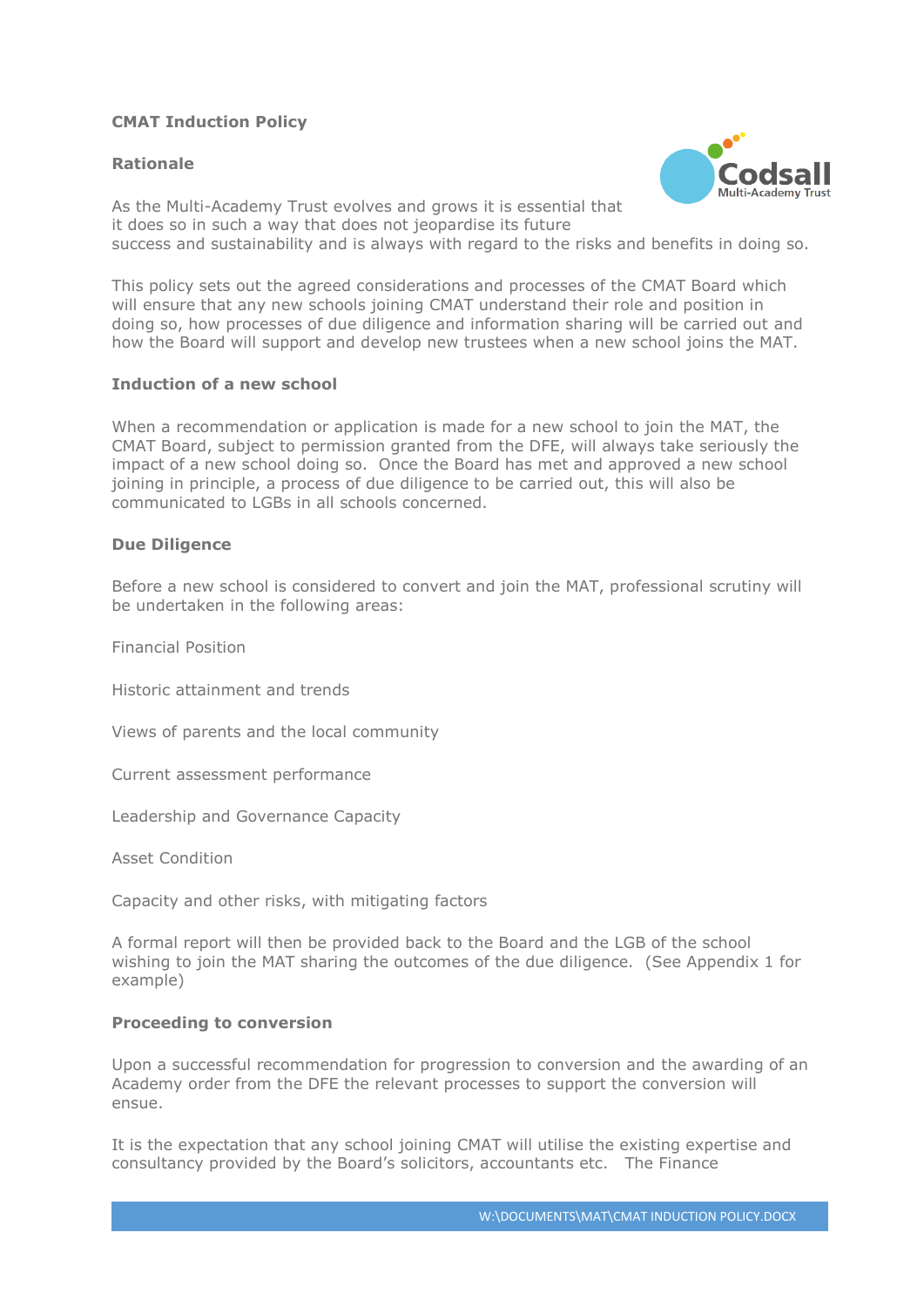Director/ABM will provide support to the school in this period to support the process of conversion, communicating progress within this back to the Board.

Head Teachers and Chairs of Governors will meet as per an agreed calendar to support this process at local level.

#### **Induction of new trustees to the board**

The DfE believes effective governance at all levels is based on six key features:

**Strategic leadership** that sets and champions vision, ethos and strategy. **Accountability** that drives up educational standards and financial performance. **People** with the right skills, experience, qualities and capacity. **Structures** that reinforce clearly defined roles and responsibilities. **Compliance** with statutory and contractual requirements. **Evaluation** to monitor and improve the quality and impact of governance

As such any new members of the Trust Board are given a full and comprehensive induction. Within this they must read and understand their roles and responsibilities with respect to the very important public duty they hold. A list of these can be found below:

- Code of Conduct For Trustees
- Academy's [Financial Handbook](https://www.gov.uk/government/uploads/system/uploads/attachment_data/file/535870/Academies_Financial_Handbook_2016_final.pdf)
- [Governance Handbook](https://www.gov.uk/government/uploads/system/uploads/attachment_data/file/582868/Governance_Handbook_-_January_2017.pdf)
- Articles of Association
- [Companies Act 2006](http://www.legislation.gov.uk/ukpga/2006/46/contents)
- [CC3: the essential trustee: what you need to know, what you need to do.](https://www.gov.uk/government/publications/the-essential-trustee-what-you-need-to-know-cc3/the-essential-trustee-what-you-need-to-know-what-you-need-to-do)
- 21 Questions for Mat Boards
- MAT Funding Agreement
- [7 Principles of Public Life](https://www.gov.uk/government/publications/the-7-principles-of-public-life/the-7-principles-of-public-life--2)

In addition prospective Trustees and schools must demonstrate that they have the required personal qualities and pre-requisite skills for joining the CMAT Board. This may be ascertained through the use of a skills audit. All members of the Board are accountable and responsible for all the decisions made and all schools joining CMAT must operate within the powers and authority delegated to them.

The CMAT Board also recognises that principles and personal attributes that individuals bring to the board are just as important. All those involved in governance should exhibit the  $7 C's'$ 

**Committed** – devoting the required time to the role

**Confident** – of an independent mind, able to lead and contribute to courageous conversations

**Curious** – an enquiring mind and analytical approach

**Challenging** – providing appropriate challenge to the status quo, not taking information at face value

**Collaborative** – prepared to listen and work in partnership with others

**Critical** – critical friendship which enables bot challenge and support

**Creative** – able to challenge convention wisdom and be open-minded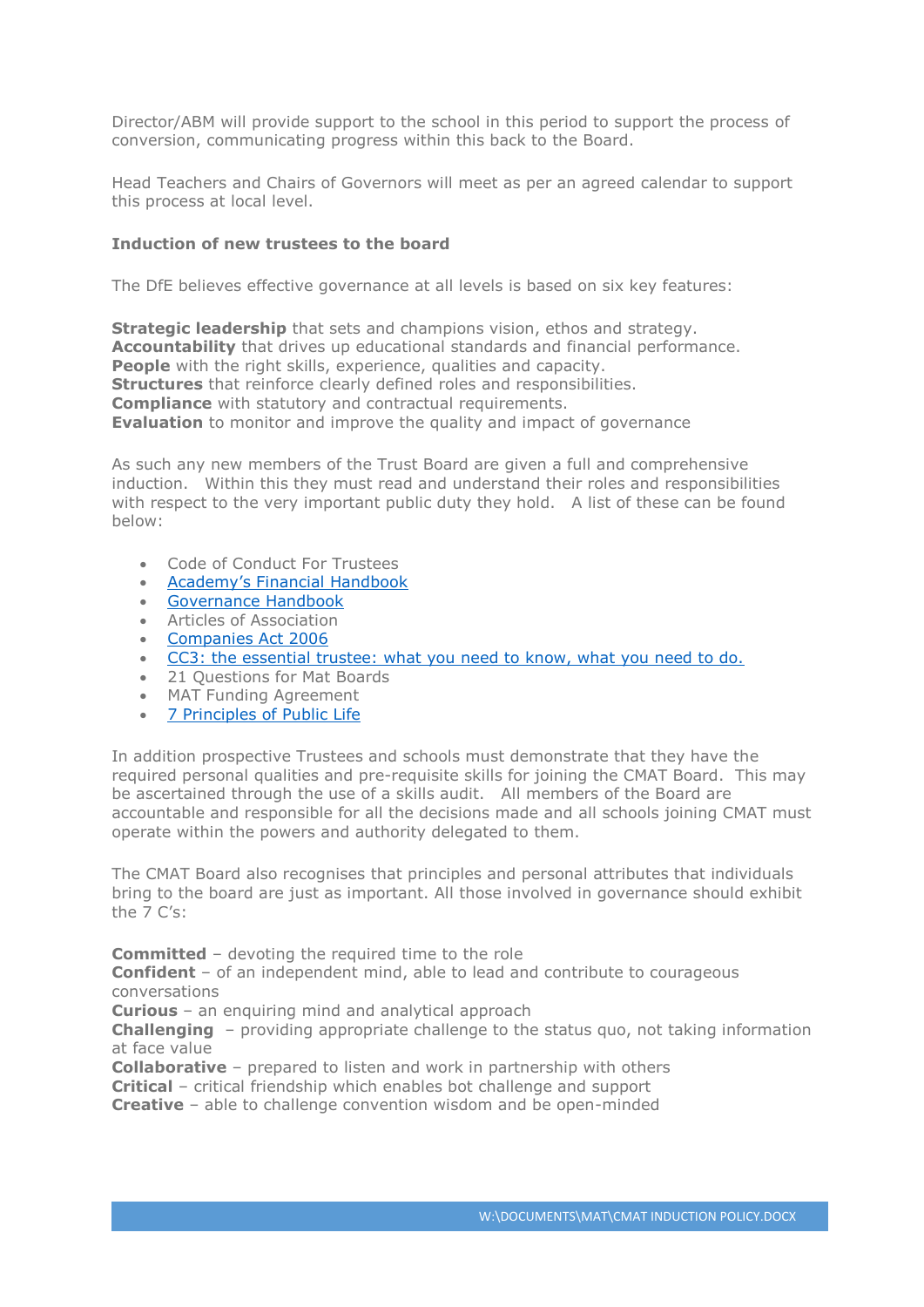## **Throughout the conversion process and beyond**

As part of the induction process and ongoing schedule of evaluation and improvement, the trustees will be involved in the following activities which will form part of the MAT board's cycle for continual improvement:

- Agreeing and formulating the plans for medium and long-term development of the trust and how they build capacity within their trust and their schools;
- Continually evaluating the needs and development challenges are for all the schools within the trust, irrespective of current performance levels;
- Determining how the trust will contribute to wider system improvement and develop and retain good links with other MATs, teaching schools and a wide range of stakeholders
- Ensuring there is sufficient financial expertise to oversee the trust's financial operations;
- Carrying out financial planning which is integrated in to the trust's overall strategy for its school(s);
- Ensuring the trust's vision remains deliverable and resilient to operational changes in income, such as changes in pupil numbers or characteristics or the implications of the introduction of a national funding formula.
- Making sure that there are robust contingency plans in place, with clear triggers for enacting these plans.

### **Risk Management**

The CMAT Board will ensure that CMAT and any new schools have effective procedures in place to identify, monitor and mitigate at both school and trust level – risk management is not a box-ticking exercise. This will be achieved in the following ways:

- its scheme of delegation makes clear what risks are managed at what level so no issues 'fall between the gaps';
- the trust has a clear idea of how the way it manages risk may need to change as the trust grows, and has made a balanced assessment of the risks expansion and opportunities might pose to its existing schools;
- the trust has access to appropriate due diligence expertise so that they can be confident the trust knows what it is taking on (both in terms of benefits and risks) when an additional school joins it; and
- the trust has capacity to manage the estate for which they are responsible.

## **Appointments to the CMAT Board**

The CMAT Board is structured as per the Articles of Association. Any new schools joining the MAT will understand the representation at Board level available to them, if at all. Notwithstanding that CECET must have 25% representation at Board and Member level. Any new trustees must possess the requisite skills and demonstrate the ability to meet the expectations of the Code of Conduct and other above mentioned documents.

#### **Training and Professional Development**

All trustees and members will access training which will support them in fulfilling their public duties, as determined by the needs of the board and individuals.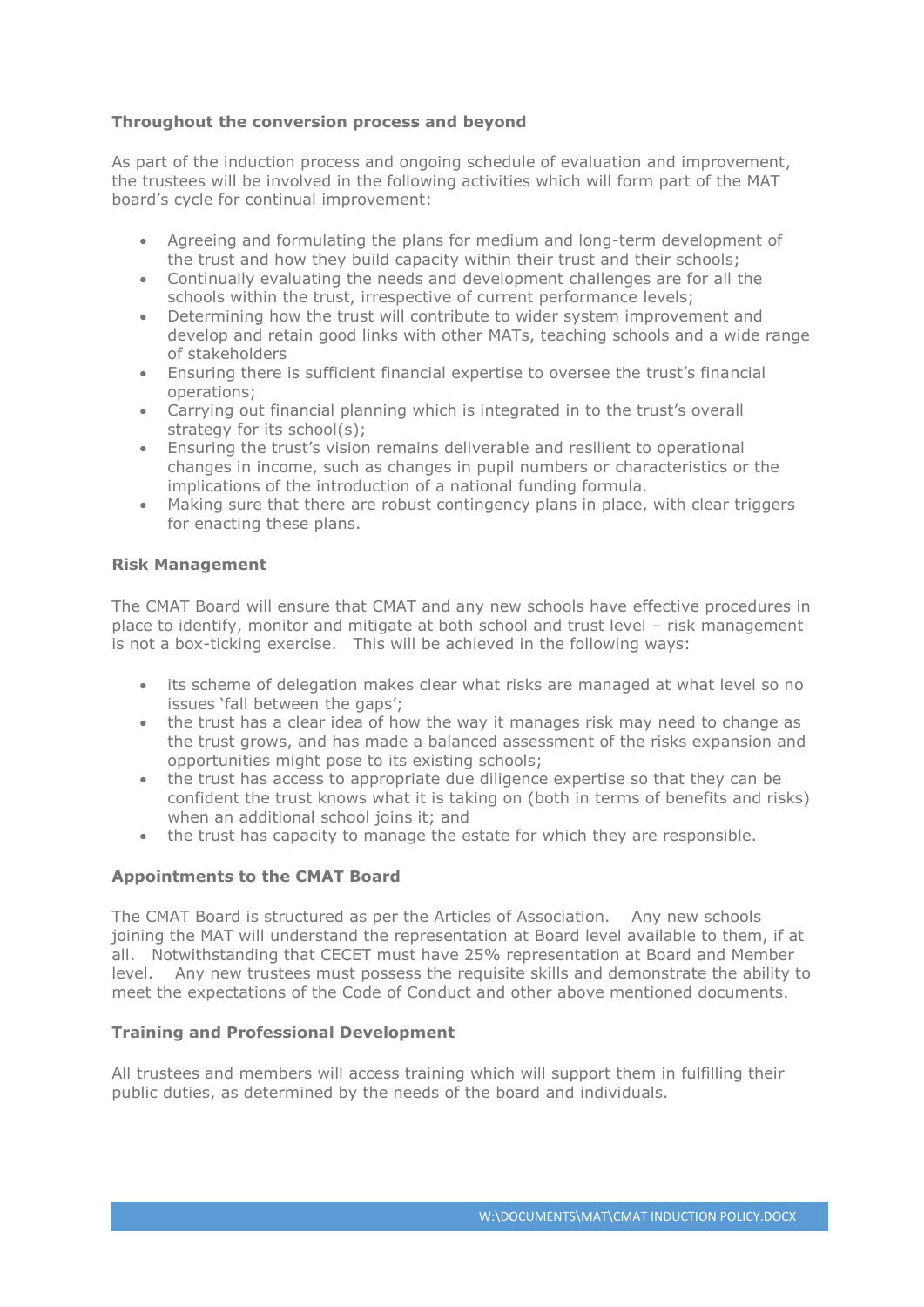### **Post Conversion**

#### **Policies**

Post conversion the new joining school will be asked to adhere to key CMAT Policies such as Health and Safety, Safeguarding, Performance Management, Whistleblowing, Financial based policies in the first instance. These can be given as part of the Induction package.

#### **Systems**

New schools joining will be offered the support of schools already within the MAT for the implementation and management of new processes, such as finance packages, purchasing and other systems and processes that may be pertinent. This will be organised by the Finance Director/ABM in conjunction with the individual Head Teachers.

#### **Support For Staff**

Times of change can be challenging for staff, especially if it feels there is more work to be done as an academy. Established CMAT schools will support new joining schools by "buddying up" key staff as a first point of support.

In addition to this support will be increased in the first year post conversion for new tasks such as the first few month-end returns the school has to do. It is anticipated by putting in an adequate level of support at the start that this will future proof against complications further down the line.

Peer to peer support for office staff and individual school Head Teachers is essential in the early stages post conversion. CMAT is committed to putting this level of support in place for all schools that join.

Agreed by the CMAT Board on

Signed Chairman of the Board

Deputy Chairman of the Board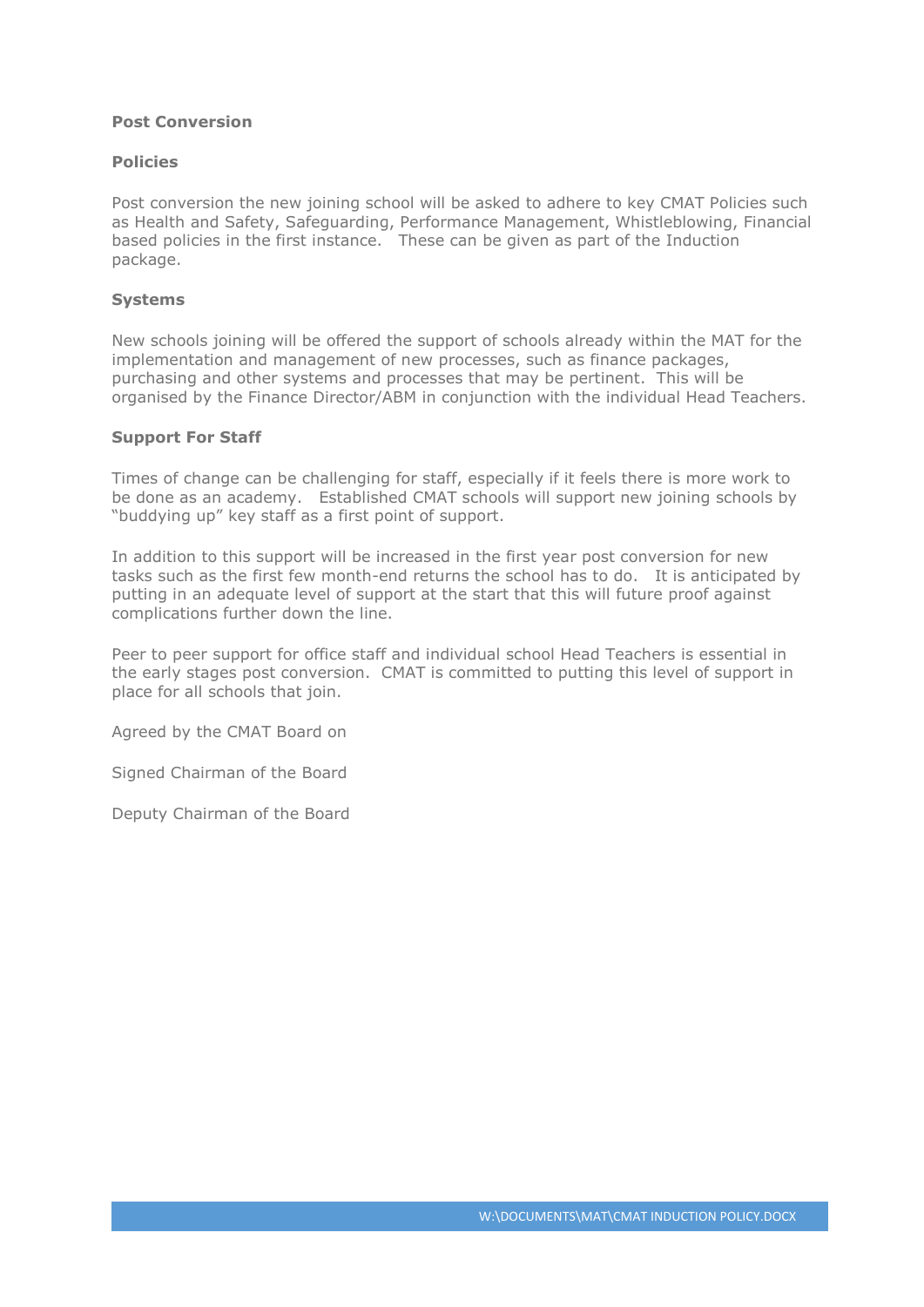# **Multi – Academy Trust Application**



## **Due Diligence Report**

**Appraiser: Date:** 

| <b>Criteria</b>                                      | <b>Risk</b> |     |   | <b>Evidence / Notes</b> |
|------------------------------------------------------|-------------|-----|---|-------------------------|
|                                                      | L           | $M$ | н |                         |
| Finance                                              |             |     |   |                         |
| Attainment related issues                            |             |     |   |                         |
| Views of parents & local<br>community                |             |     |   |                         |
| Current performance assessment                       |             |     |   |                         |
| Leadership and Governance                            |             |     |   |                         |
| Asset condition                                      |             |     |   |                         |
| Capacity and other risks, with<br>mitigating factors |             |     |   |                         |

## **Recommendation – considering the following criteria:**

- **Do we have an existing school in the locality (organic growth)?**
- **Can the new school be part of a MAT?**
- **Are parents / staff in support?**
- **Outcome of due diligence report (analysis).**
- **Attainment levels.**